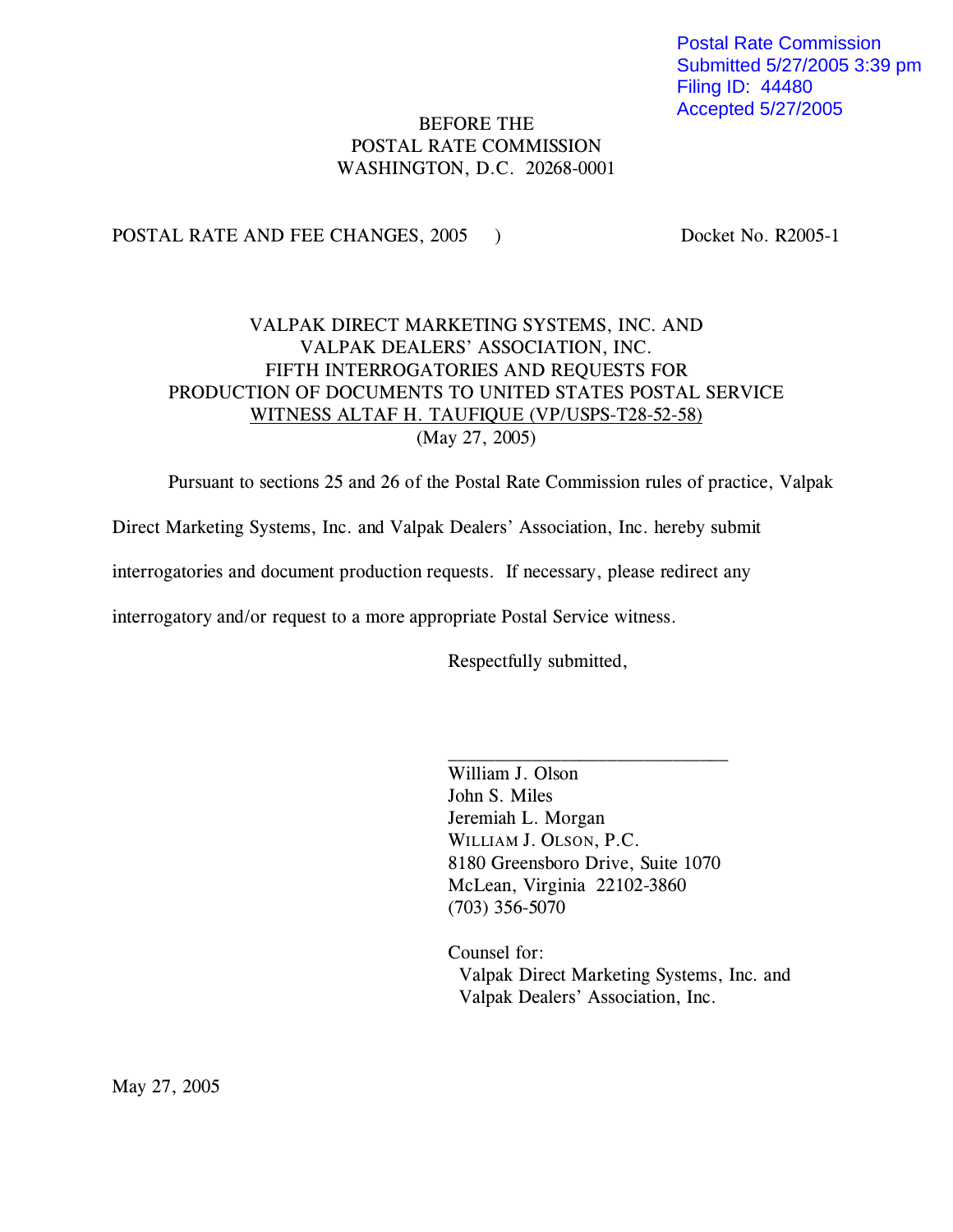### **VP/USPS-T28-52.**

Please refer to your testimony (USPS-T-28) at page 11 where you describe the Postal Service's attempt to comply with the nonprofit pricing relationship requirement of Public Law 106-384, and you state:

> With the proposed rates, the revenue per piece for Standard Mail Nonprofit Regular is 61 percent of the Standard Mail Regular revenue per piece; the revenue per piece for Standard Mail Nonprofit ECR is 56 percent of the Standard Mail ECR revenue per piece. [USPS-T-28, p. 11, ll. 18-21.]

Public Law 106-384 specifies that for calculating nonprofit rates, the 60 percent figure be applied to TYBR billing determinants. *See* 39 U.S.C. § 3626(a)(6)(B) and Docket No. R2000-1, Memorandum of the United States Postal Service on Reconsideration and Request for Expedition (December 20, 2000), pp. 32-34.

Please refer to USPS-LR-K-115, file USPST28Aspreadsheets.xls, worksheet 'S-23

TYAR Commercial Revenues.'

a. In determining the revenue per piece for Standard (Commercial) Regular mail to be used as a basis for comparison with the revenue per piece of Standard Nonprofit Regular mail, when computing total revenues in the numerator, did you multiply the proposed rates for Standard (Commercial) Regular mail by TYBR billing determinants? If not, please state the billing determinants that you used, and explain the rationale for not using TYBR billing determinants. Also, for whatever billing determinants you used, please provide the total revenues that you used in the numerator of the revenue per piece computation for Standard (Commercial) Regular mail.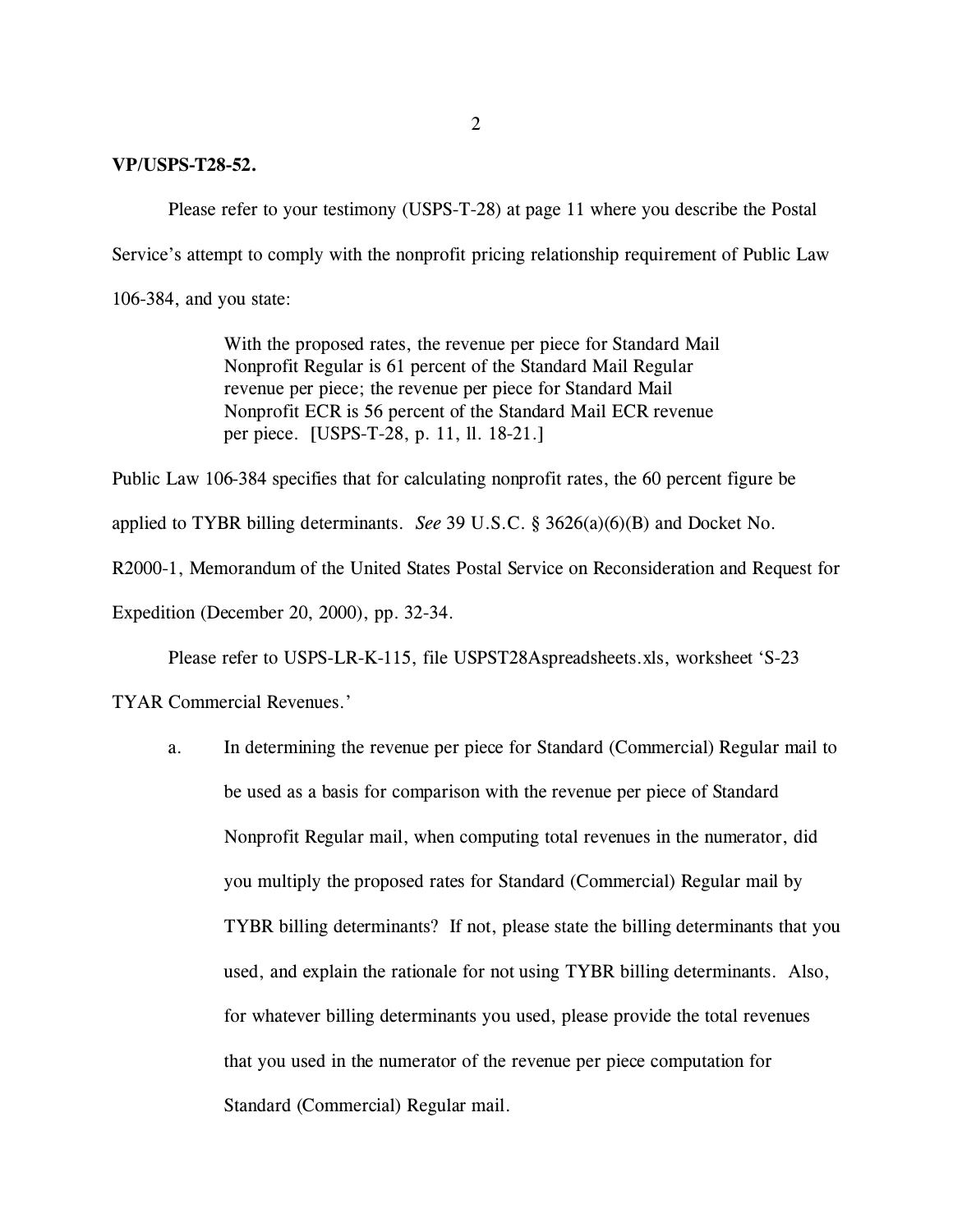- b. Please provide the revenue per piece that you computed for Standard (Commercial) Regular mail, and state whether you divided the total revenues referred to in preceding part a by the TYBR volume of Standard (Commercial) Regular mail? If not, please state what volume figure you used in the denominator.
- c. If you did not calculate the revenue per piece of Standard (Commercial) Regular mail using TYBR billing determinants in both the numerator and denominator, please explain how you calculated it, and explain the rationale for the methodology which you used.

### **VP/USPS-T28-53.**

Please refer to USPS-LR-K-115, file USPST28Aspreadsheets.xls, worksheet 'S-24 TYAR Nonprofit Revenues.'

a. In determining the revenue per piece for Standard Nonprofit Regular mail to be used as a basis for comparison with the revenue per piece of Standard (Commercial) Regular mail, when computing total revenues in the numerator, did you multiply the proposed rates for Standard Nonprofit Regular mail by TYBR billing determinants? If not, please state the billing determinants that you used, and explain the rationale for not using TYBR billing determinants. Also, for whatever billing determinants you used, please provide the total revenues that you used in the numerator of the revenue per piece computation for Standard Nonprofit Regular mail.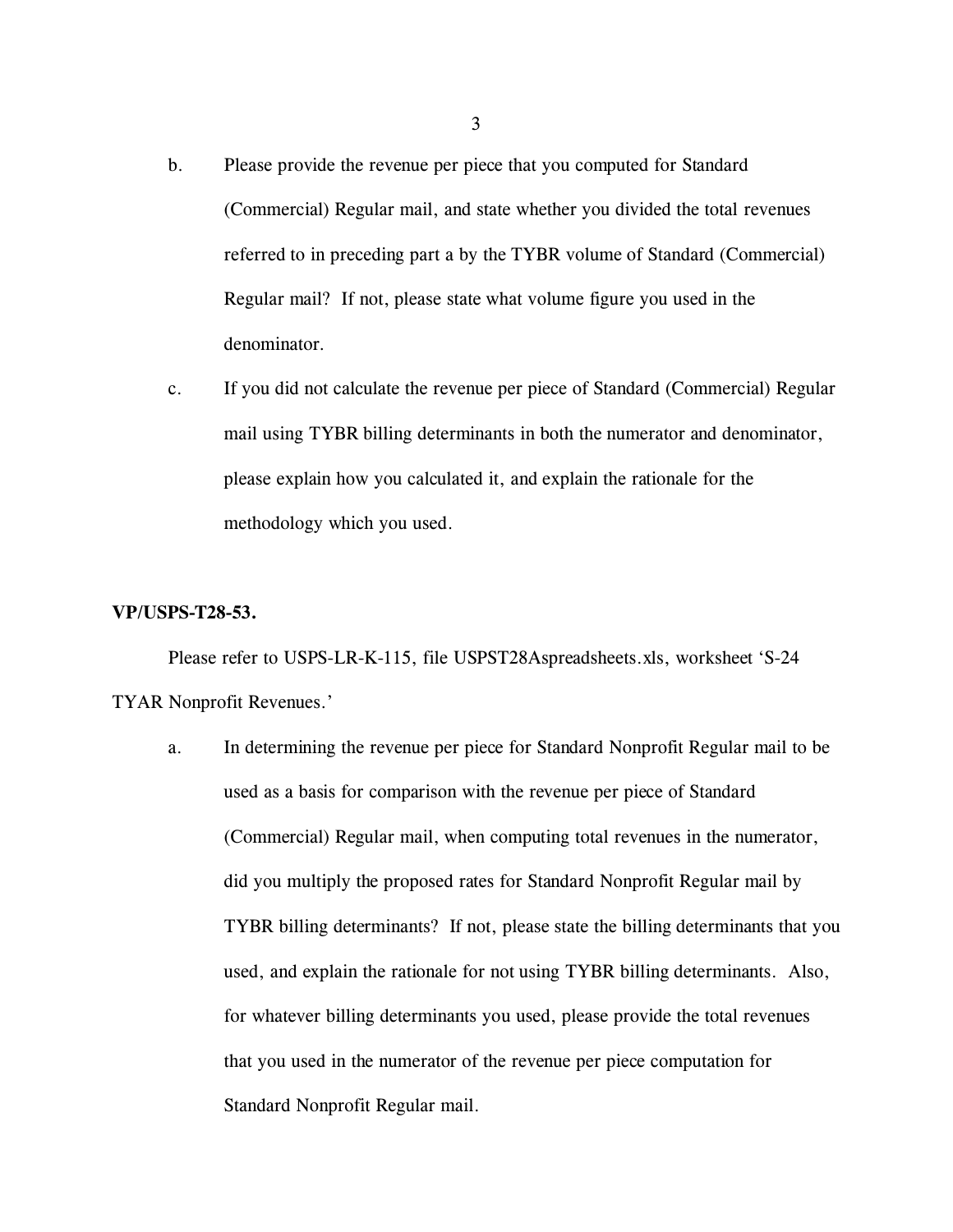- b. Please provide the revenue per piece that you computed for Standard Nonprofit Regular mail, and state whether you divided the total revenues referred to in preceding part a by the TYBR volume of Standard Nonprofit Regular mail? If not, please state what volume figure you used in the denominator.
- c. If you did not calculate the revenue per piece of Standard Nonprofit Regular mail using TYBR billing determinants in both the numerator and denominator, please explain how you calculated it, and explain the rationale for the methodology which you used.
- d. In calculating the ratio of (i) the average revenue per piece of Standard Nonprofit Regular mail and (ii) the average revenue per piece of Standard (Commercial) Regular mail, did you use the average revenue per piece that in each instance was based on TYBR billing determinants and volumes? If not, please explain why not.

## **VP/USPS-T28-54.**

Please refer to USPS-LR-K-115, file USPST28Aspreadsheets.xls, worksheet 'ECR-22 TYAR Comm. Revenues.'

a. In determining the revenue per piece for Standard (Commercial) ECR mail to be used as a basis for comparison with the revenue per piece of Standard Nonprofit ECR mail, when computing total revenues in the numerator, did you multiply the proposed rates for Standard (Commercial) ECR mail by TYBR billing determinants? If not, please state the billing determinants that you used, and

4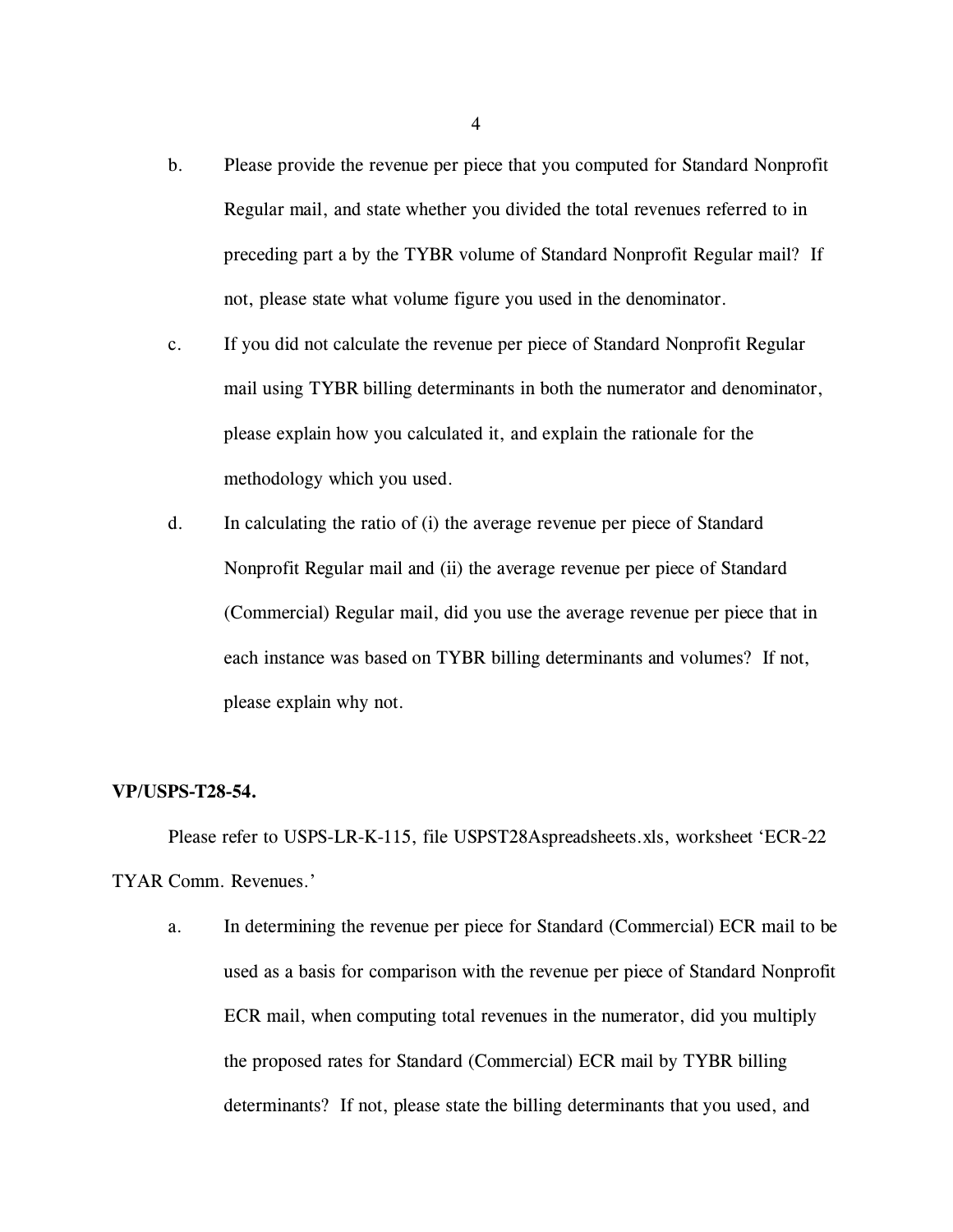explain the rationale for not using TYBR billing determinants. Also, for whatever billing determinants you used, please provide the total revenues that you used in the numerator of the revenue per piece computation for Standard (Commercial) ECR mail.

- b. Please provide the revenue per piece that you computed for Standard (Commercial) ECR mail, and state whether you divided the total revenues referred to in preceding part a by the TYBR volume of Standard (Commercial) ECR mail? If not, please state what volume figure you used in the denominator.
- c. If you did not calculate the revenue per piece of Standard (Commercial) ECR mail using TYBR billing determinants in both the numerator and denominator, please explain how you calculated it, and explain the rationale for the methodology which you used.

### **VP/USPS-T28-55.**

Please refer to USPS-LR-K-115, file USPST28Aspreadsheets.xls, worksheet 'ECR-23 TYAR NP Revenues.'

a. In determining the revenue per piece for Standard Nonprofit ECR mail to be used as a basis for comparison with the revenue per piece of Standard (Commercial) ECR mail, when computing total revenues in the numerator, did you multiply the proposed rates for Standard Nonprofit ECR mail by TYBR billing determinants? If not, please state the billing determinants that you used, and explain the rationale for not using TYBR billing determinants. Also, for

5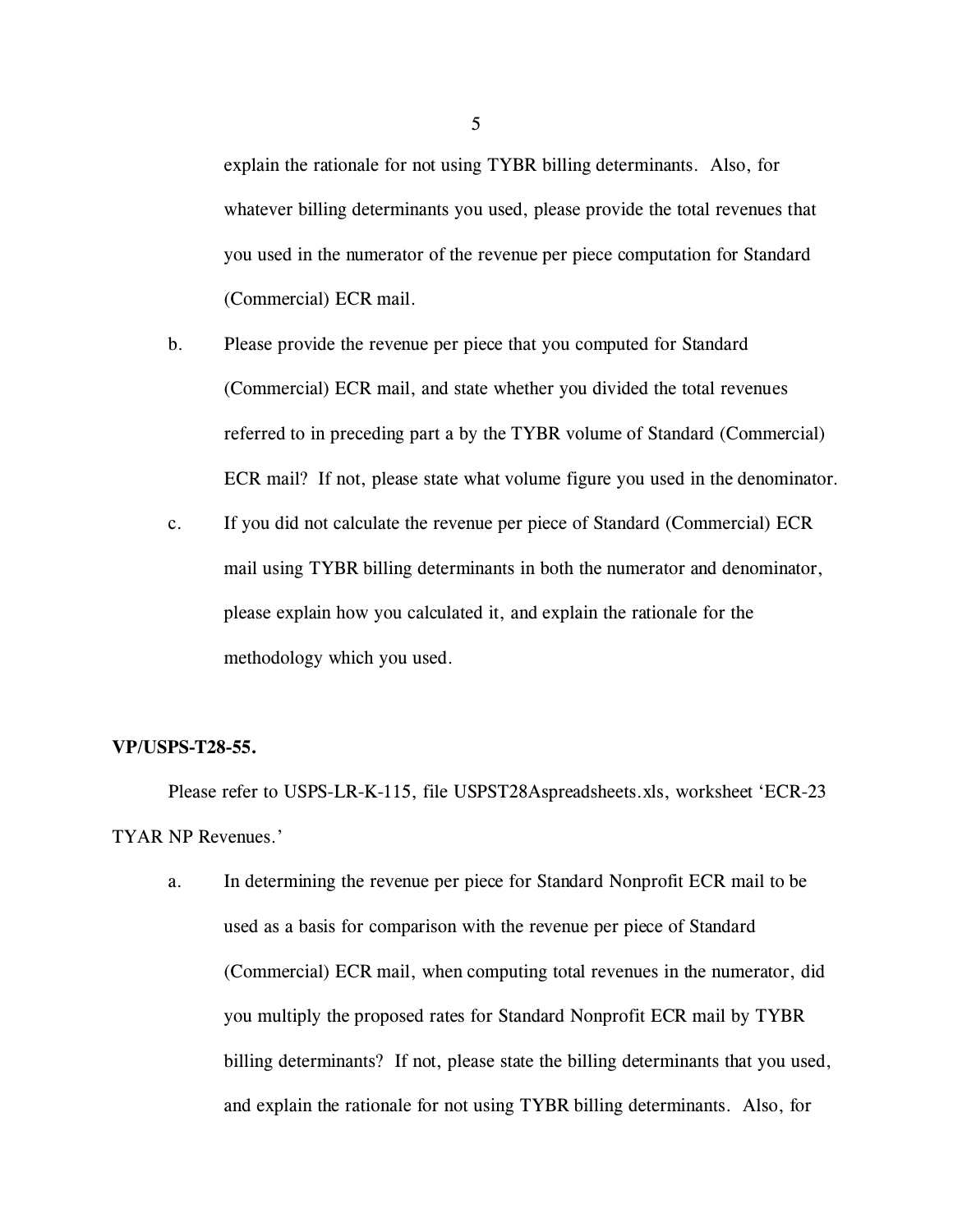whatever billing determinants you used, please provide the total revenues that you used in the numerator of the revenue per piece computation for Standard Nonprofit ECR mail.

- b. Please provide the revenue per piece that you computed for Standard Nonprofit ECR mail, and state whether you divided the total revenues referred to in preceding part a by the TYBR volume of Standard Nonprofit ECR mail? If not, please state what volume figure you used in the denominator.
- c. If you did not calculate the revenue per piece of Standard Nonprofit ECR mail using TYBR billing determinants in both the numerator and denominator, please explain how you calculated it, and explain the rationale for the methodology which you used.
- d. In calculating the ratio of (i) the average revenue per piece of Standard Nonprofit ECR mail and (ii) the average revenue per piece of Standard (Commercial) ECR mail, did you use the average revenue per piece that in each instance was based on TYBR billing determinants and volumes? If not, please explain why not.

## **VP/USPS-T28-56.**

a. If rates for Standard (Commercial) ECR mail increase by 5.6 percent, what must be the percentage increase in rates for Standard Nonprofit ECR mail in order to satisfy precisely a 60 percent relationship between the two?

6